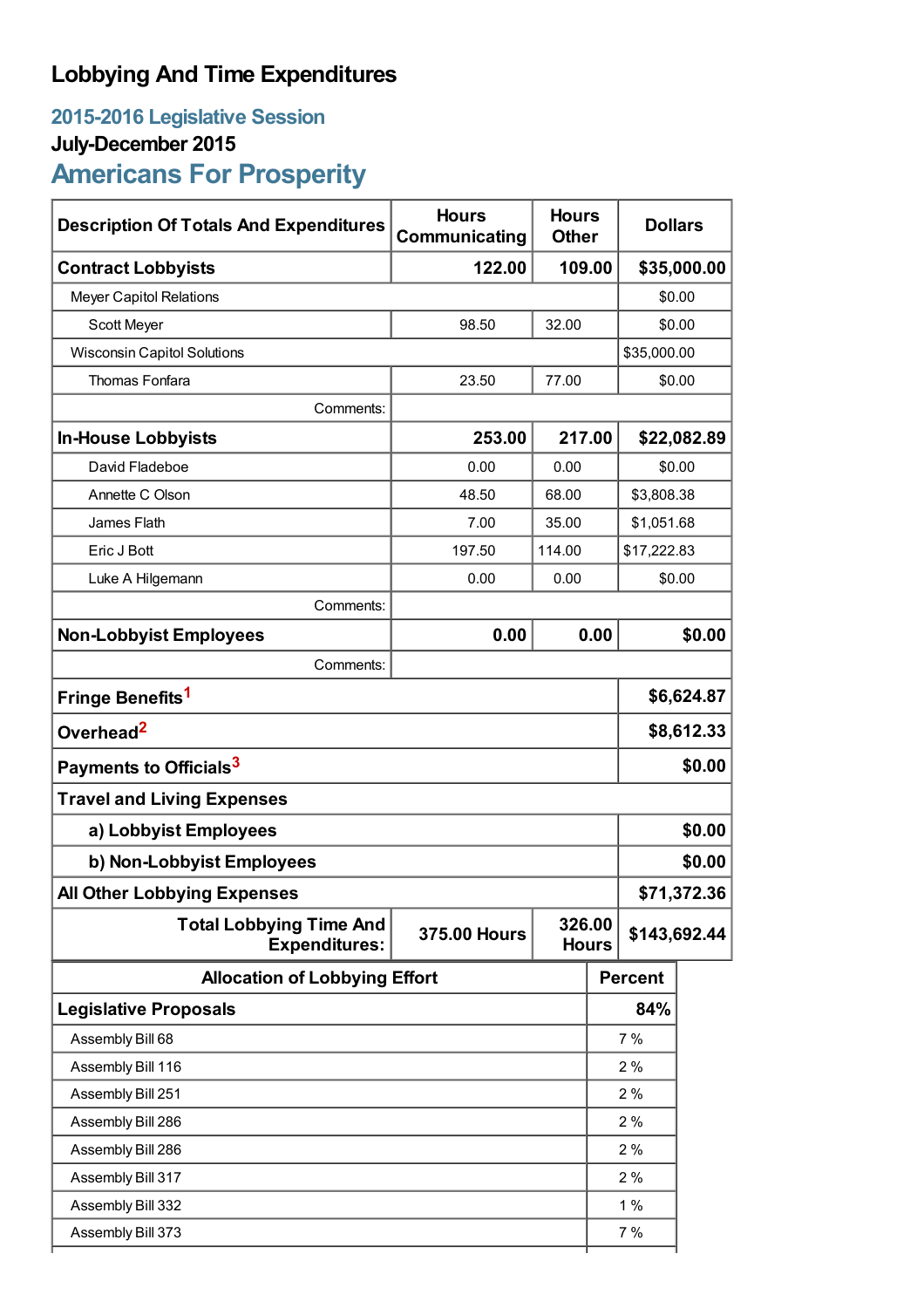| <b>Total Reported Lobbying Effort:</b>                                                       | 100%     |  |
|----------------------------------------------------------------------------------------------|----------|--|
| <b>All Other Matters</b>                                                                     | 0%       |  |
| <b>Minor Efforts</b>                                                                         |          |  |
| Issues pertaining to the regulation of greenhouse gases.                                     | 1%<br>0% |  |
| Issues pertaining to occupational licensure                                                  | 1%       |  |
| Campaign Finance Reform                                                                      | 2%       |  |
| Issues pertaining to preserving the right to constitutionally protected political<br>speech. | 4 %      |  |
| Issues pertaining to government price controls.                                              | 1%       |  |
| <b>Topics Not Yet Assigned A Bill Or Rule Number</b>                                         | 9%       |  |
| <b>Administrative Rulemaking Proceedings</b>                                                 | 0%       |  |
| Workforce Development: Departmentwide                                                        | 2%       |  |
| Transportation: Departmentwide                                                               | 2%       |  |
| Public Instruction: Choice, Charter, and Open Enrollment                                     | $1\%$    |  |
| Natural Resources: Departmentwide                                                            | 1%       |  |
| General Fund Taxes: Income and Franchise Taxes                                               | 1%       |  |
| <b>Budget Bill Subjects</b>                                                                  | 7%       |  |
| Senate Bill 411                                                                              | 2%       |  |
| Senate Bill 355                                                                              | 2%       |  |
| Senate Bill 294                                                                              | 8%       |  |
| Senate Bill 292                                                                              | 1%       |  |
| Senate Bill 285                                                                              | 9%       |  |
| Senate Bill 223                                                                              | 2%       |  |
| Senate Bill 212                                                                              | 2%       |  |
| Senate Bill 168                                                                              | 2%       |  |
| Senate Bill 81                                                                               | 2%       |  |
| Senate Bill 43                                                                               | 8%       |  |
| Assembly Bill 600                                                                            | 2%       |  |
| Assembly Bill 582                                                                            | 2%       |  |
| Assembly Bill 565                                                                            | 1%       |  |
| Assembly Bill 481                                                                            | 2%       |  |
| Assembly Bill 391                                                                            | 2%       |  |
| Assembly Bill 388                                                                            | 8%       |  |
| Assembly Bill 387                                                                            | 2%       |  |
| Assembly Bill 384                                                                            | 2%       |  |

### **Report Certified On: Thursday, January 28, 2016**

1.

Fringe benefits are automatically calculated as 30% of salary.Overhead is automatically calculated as 30% of salary plus fringe. If you wish to manually calculate fringe benefits and overhead,click the Calculate Fringe and Overhead button below:

2.

Fringe benefits are automatically calculated as 30% of salary.Overhead is automatically calculated as 30% of salary plus fringe. If you wish to manually calculate fringe benefits and overhead,click the Calculate Fringe and Overhead button below: